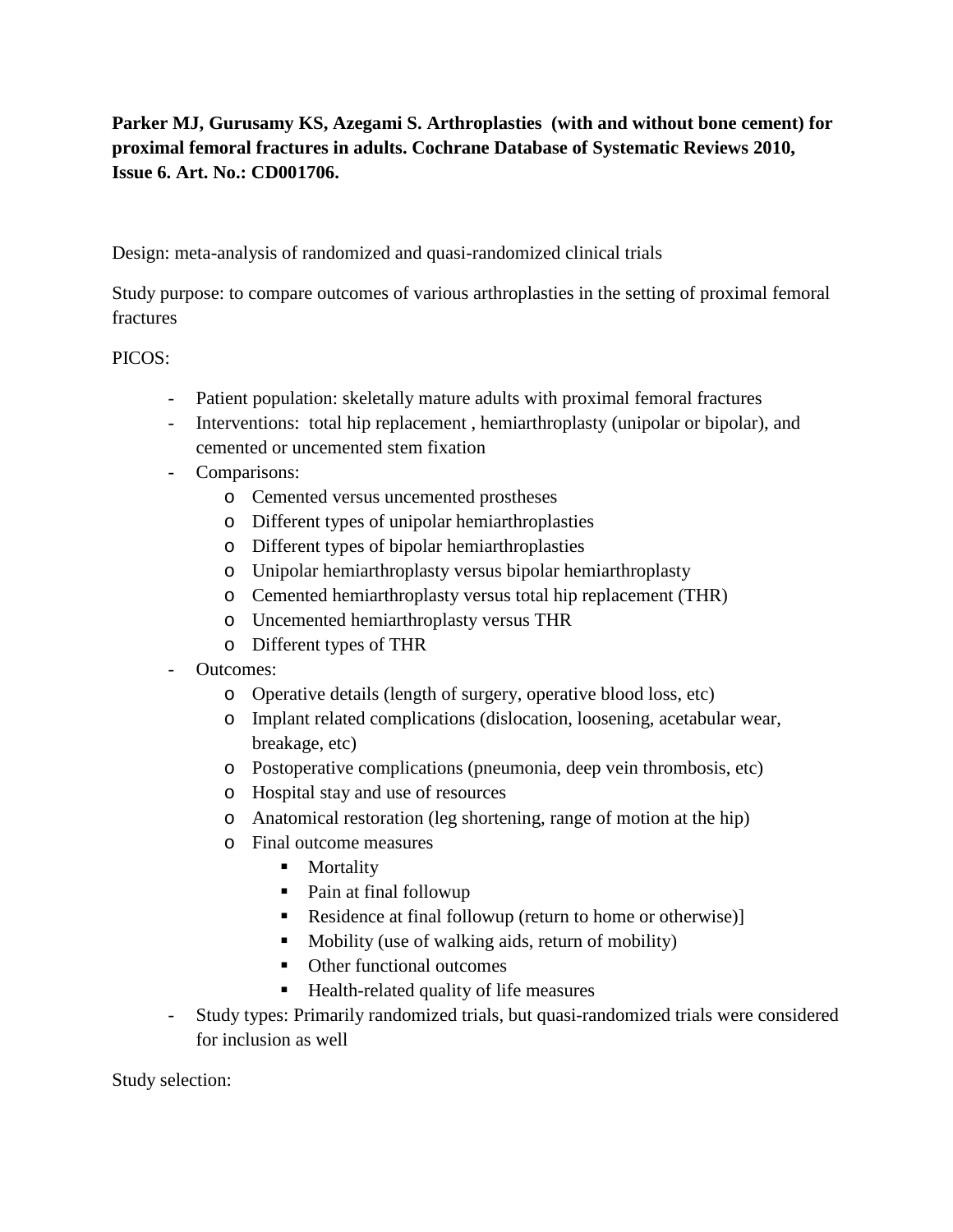- Databases included the Cochrane Central Register, MEDLINE, EMBASE, and CINAHL through September 2009; reference lists of articles were also searched
- Two authors independently assessed articles for inclusion with masking of the journal and author names
- The main assessment of quality was allocation concealment, but a further nine aspects of methodology were evaluated
- Meta-analysis was done with pooling of data where appropriate; if there were considerable heterogeneity (measured by I squared>50%), a random effects model was used; otherwise, a fixed effect model was used

## Results:

- 23 trials with 2861 older and primarily female patients were included in the review
	- o 12 studies had adequate methods of randomization and allocation concealment
	- o 5 studies were quasi-randomized (hospital number, day of admission, week of admission)
	- o Only five studies had blinded assessment of outcome
	- o No study followed patients for five years or longer
- For the comparison of cemented versus uncemented prostheses, data was taken from 6 studies with 899 patients
	- o Operative risk of fracture of the femur was greatly reduced with the cemented prosthesis (0/291) versus uncemented (17/306)
	- o Residual pain in the hip was less frequent at three months with a cemented (96/192 =35%) versus uncemented prosthesis (84/183=46%)
	- o Trends (less than statistically significant) were observed in favor of cemented over uncemented prostheses for operative blood loss, occurrence of medical complications, return to home of residence, and success at regaining preoperative mobility
	- o Three-month mortality did not differ between groups (14% mortality in each group)
- For the comparison of different types of unipolar hemiarthroplasty, only one study was identified, in which a ceramic head was compared with a conventional head; the mean hip scores were compared at an unspecified time, with no difference between groups
- For the comparison of unipolar versus bipolar hemiarthroplasty, seven studies were included
	- o No statistically significant differences were reported for mortality, dislocation, acetabular erosion, deep wound sepsis, reoperations, or mobility
- For the comparison of hemiarthroplasty versus THR, many of the analyses for cemented and uncemented stems were presented in subgroups but then combined into an overall summary effect measure, and in some studies, both cemented and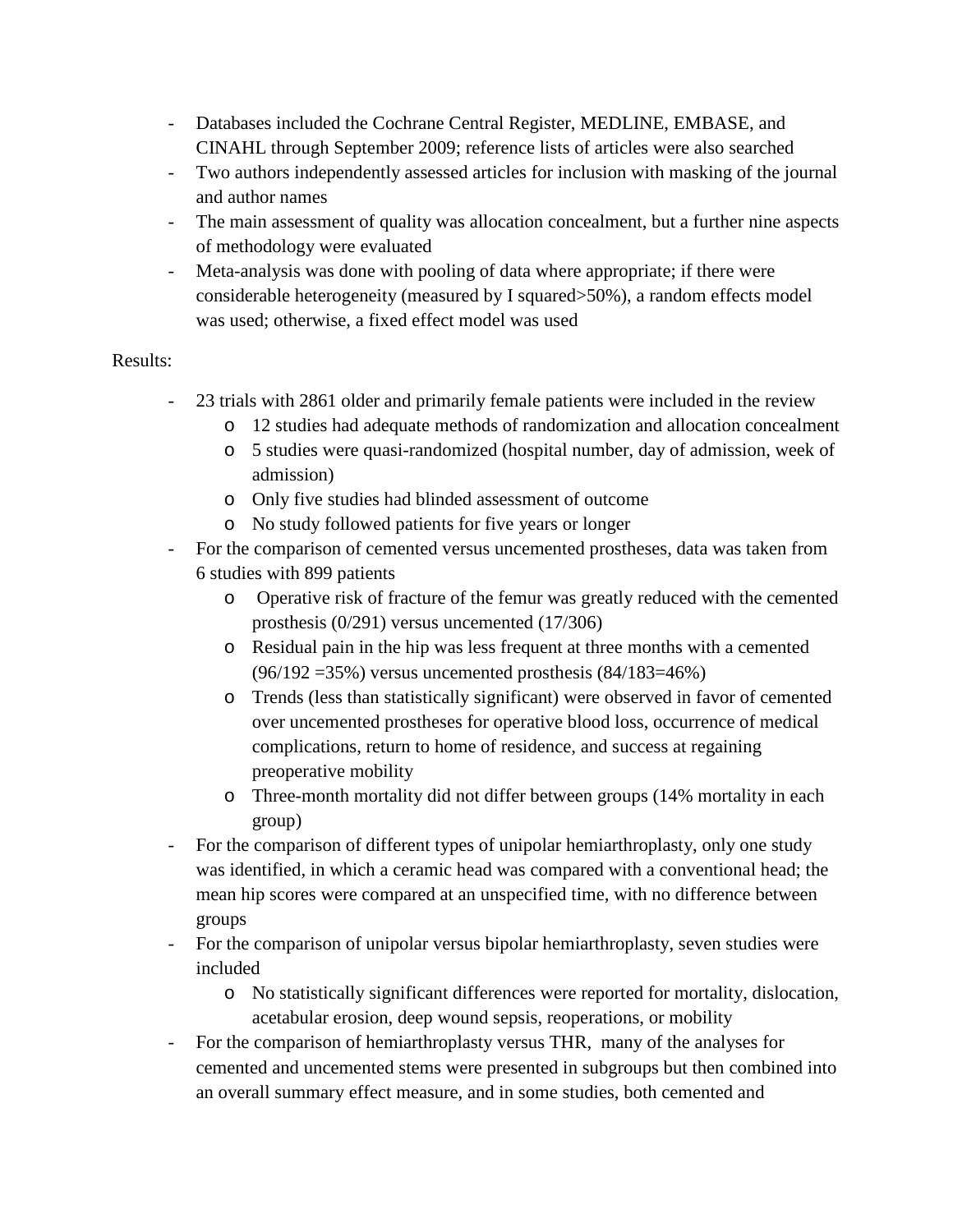uncemented stems were used, but some statistically significant differences were reported

- o Operating time was 18.5 minutes shorter for hemiarthroplasty than for THR
- o There was less risk of dislocation with hemiarthroplasty than with THR (15/343=4.4% for hemiarthroplasty versus 24/305=7.9% for THR
- o There were more "minor" reoperations for THR (13/274=4.7%) than for hemiarthroplasty (22/236=9.3%)
- o There were more "major" reoperations for hemiarthroplasty (25/317=7.9%) than for THR (9/279=3.2%)
	- Most of this difference was due to the increased reoperation rate for the uncemented hemiarthroplasty groups
- o There was less residual pain at one year for THR than for uncemented hemiarthroplasty
- o Several functional outcome scores were better for THR than for hemiarthroplasty
	- These included the Oxford hip score, the Harris hip score, the Barthel score, and the EuroQol score
	- Most of these were reported in only one study; the Harris hip score at one year was reported in two studies
- o Other outcomes, including mortality, were not different between THR and hemiarthroplasty

Authors' conclusions:

- Many trial reports had a poor level of methodological rigor, lacking such features as allocation concealment, assessor blinding, and intention-to-treat analysis
- This problem may be more a matter of poor reporting rather than poor trial methodology, since some of the reports were taken from conference abstracts which were never published as full text journal articles
- Some comparisons, such as between cemented and uncemented stems, may have been clouded by the fact that some of the prostheses differed in other ways than only cementing or non-cementing
	- o The highest quality cemented/uncemented study found in favor of cement for intraoperative and postoperative fractures
- There is limited evidence from three studies that a cemented THR results in less residual pain and better hip function than uncemented hemiarthroplasty
- Unipolar and bipolar hemiarthroplasty showed no differences in the seven studies testing the comparison

Comments: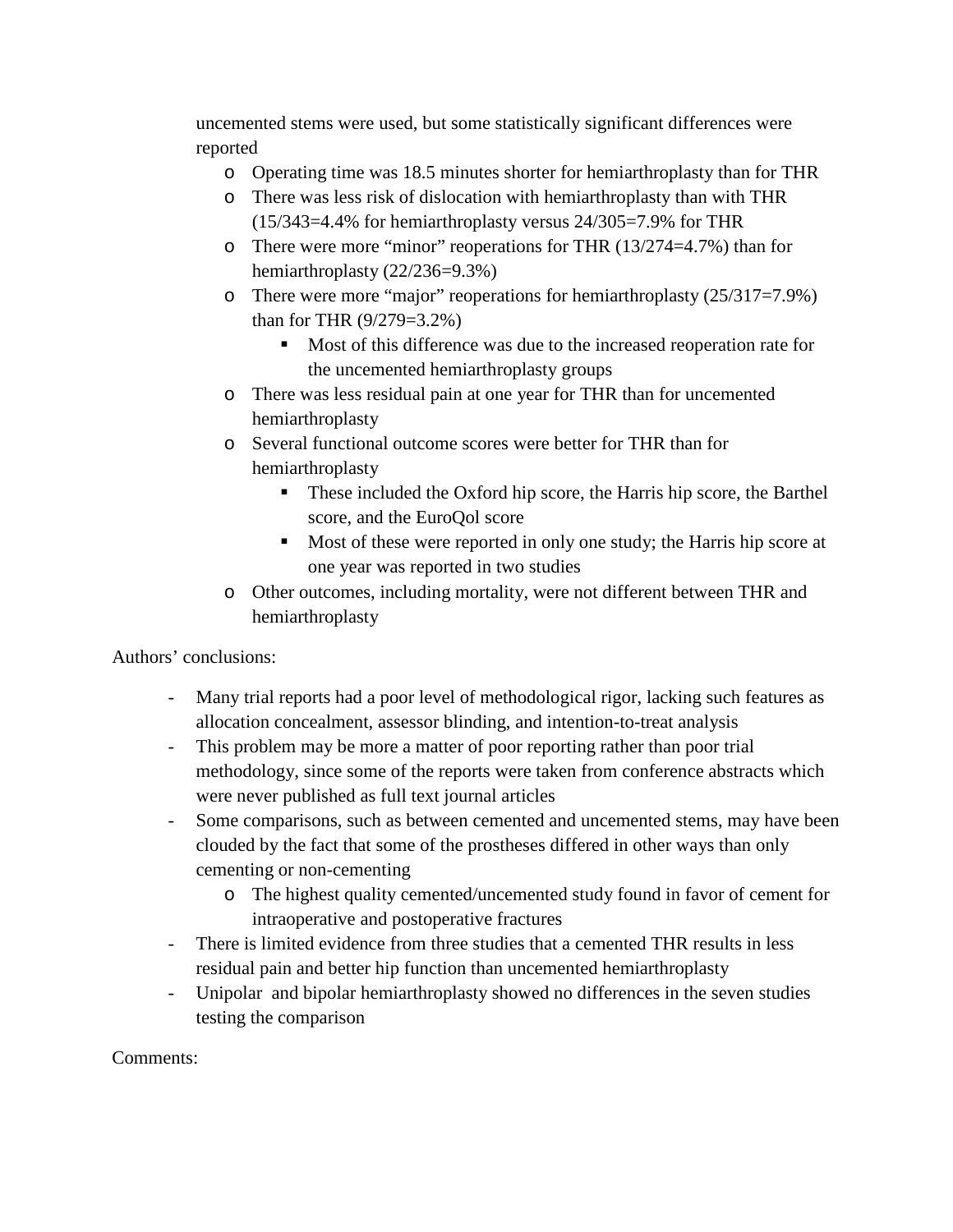- Because of a wide variety of treatment comparisons and a large number of outcome measures, many treatment effects were estimated using only one study; for the comparison of THA versus hemiarthroplasty, only one of the functional scores (Harris Hip Score at one year) had two studies
- In Analysis 4.13, THA and hemiarthroplasty are compared for frequency of medical complications, with paradoxical results
	- o For deep vein thrombosis, the risk was lower for hemiarthroplasty (1/170) than for THA (8/169)
	- o For pulmonary emboli, the risk was greater for hemiarthroplasty (7/133) than for THA (2/126)
	- o Each comparison was based on three studies, and for each comparison, the same two studies reported thromboembolic complications; and the paradoxical results arise from these two studies
		- That is, there were no DVTs among 110 hemiarthroplasty cases, but there were 6/110 pulmonary emboli; for the THR cases, there were 8/109 with a DVT but 1/109 with a PE
- A later study (van den Bekerom 2011) provides further data in addition to Analysis 4.4 comparing THR with hemiarthroplasty for frequency of fractures
	- o Pooled data from the three studies in the Cochrane analysis estimated a lower risk of fracture with hemiarthroplasty than with THR with a pooled relative risk of 0.38; with van den Bekerom 2011, the pooled RR is 0.19

|                                                                       | <b>Hemiarthroplasty</b> |       | <b>Total Hip Replacement</b> |     |        | <b>Risk Ratio</b>               | <b>Risk Ratio</b>                    |
|-----------------------------------------------------------------------|-------------------------|-------|------------------------------|-----|--------|---------------------------------|--------------------------------------|
| <b>Study or Subgroup</b>                                              | Events                  | Total | Events                       |     |        | Total Weight M-H, Fixed, 95% CI | M-H, Fixed, 95% CI                   |
| Baker 2006                                                            |                         | 41    | 3                            | 40  | 22.4%  | $0.14$ $[0.01, 2.62]$           |                                      |
| Blomfeldt 2007                                                        |                         | 60    | 0                            | 60  |        | Not estimable                   |                                      |
| STARS 2006                                                            |                         | 69    | 3                            | 69  | 19.0%  | $0.67$ [0.11, 3.87]             |                                      |
| van den Bekerom 2011                                                  |                         | 137   | 8                            | 115 | 58.5%  | $0.05$ [0.00, 0.85]             |                                      |
| <b>Total (95% CI)</b>                                                 |                         | 307   |                              | 284 | 100.0% | $0.19$ [0.06, 0.62]             |                                      |
| Total events                                                          |                         |       | 14                           |     |        |                                 |                                      |
| Heterogeneity: Chi <sup>2</sup> = 2.89, df = 2 (P = 0.24); $P = 31\%$ |                         |       |                              |     |        |                                 | 0.01<br>n٠<br>10                     |
| Test for overall effect: Z = 2.73 (P = 0.006).                        |                         |       |                              |     |        |                                 | Favours hemiarthroplasty Favours THR |

- The same van den Bekerom 2011 study also had comparative data on function with the Harris Hip Score, and reported approximately equal results between hemiarthroplasty and THR, but did not report standard deviations, preventing the pooling of functional results with the Harris Hip Score in Analysis 4.20, where a single study showed a small advantage of THR over hemiarthroplasty

o

- For the comparison of unipolar versus bipolar hemiarthroplasty, two studies were combined in Analysis 3.1, which estimated no difference in risk of dislocation between the two procedures (Relative risk of 1.4 favoring bipolar with 95% confidence interval from 0.21 to 9.20), which is a very wide confidence interval
	- o An additional study, Stoffel 2013, also showed no difference in risk of dislocation, and the pooled RR is 1.26 (95% CI from 0.27 to 5.98) with no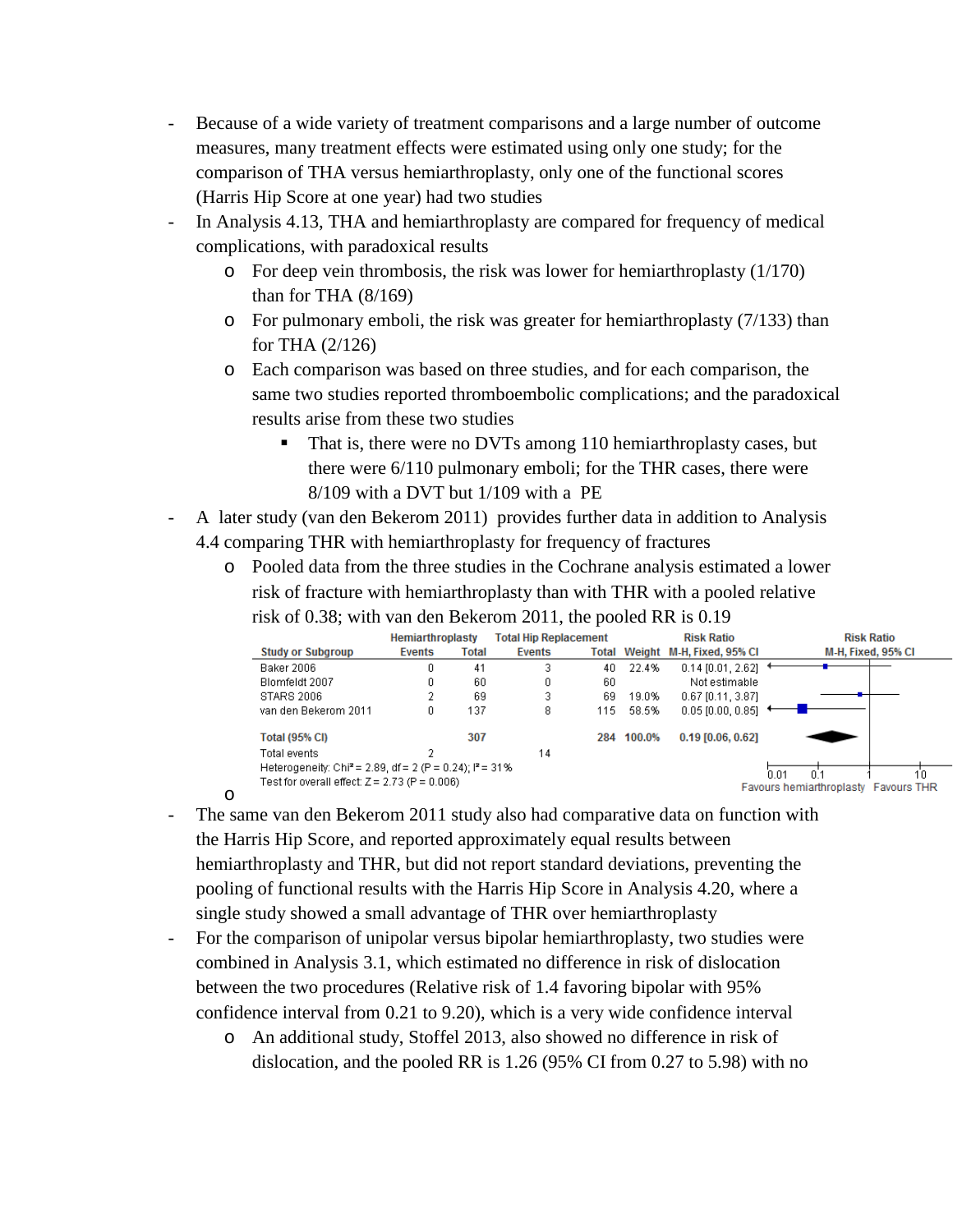## difference between procedures

|                                                                             | <b>Unipolar</b>                                         |     | <b>Bipolar</b> |     |            | <b>Risk Ratio</b>                                   | <b>Risk Ratio</b>  |  |  |  |
|-----------------------------------------------------------------------------|---------------------------------------------------------|-----|----------------|-----|------------|-----------------------------------------------------|--------------------|--|--|--|
| <b>Study or Subgroup</b>                                                    |                                                         |     |                |     |            | Events Total Events Total Weight M-H, Fixed, 95% CI | M-H, Fixed, 95% CI |  |  |  |
| Cornell 1998                                                                |                                                         | 15  |                | 33. | 23.6%      | 2.20 [0.15, 32.86]                                  |                    |  |  |  |
| Raia 2003                                                                   |                                                         | 60  |                | 55. | 39.4%      | $0.92$ [0.06, 14.30]                                |                    |  |  |  |
| Stoffel 2013                                                                |                                                         | 128 |                | 133 | 37.0%      | 1.04 [0.07, 16.44]                                  |                    |  |  |  |
| <b>Total (95% CI)</b>                                                       |                                                         | 203 |                |     | 221 100.0% | 1.26 [0.27, 5.98]                                   |                    |  |  |  |
| Total events                                                                | 3                                                       |     | 3              |     |            |                                                     |                    |  |  |  |
| Heterogeneity: Chi <sup>2</sup> = 0.23, df = 2 (P = 0.89); $P = 0\%$<br>n 1 |                                                         |     |                |     |            |                                                     |                    |  |  |  |
| Test for overall effect: $Z = 0.30$ (P = 0.77)                              | 100<br>N N 1<br>1 N<br>Favours unipolar Favours bipolar |     |                |     |            |                                                     |                    |  |  |  |

- The comparison of cemented versus uncemented hemiarthroplasty relied heavily on data from Parker 2009, but some studies published later can be combined with Parker 2009 to add precision to the estimates of treatment effect
	- o For cemented versus uncemented hemiarthroplasty, Taylor 2102 adds data to Parker 2009 for intraoperative fracture in Analysis 1.2; the risk of

intraoperative fracture is much greater with uncemented procedures

|                                                                      | Cemented |     | Uncemented          |     |        | <b>Risk Ratio</b>               | <b>Risk Ratio</b>                                      |  |  |  |
|----------------------------------------------------------------------|----------|-----|---------------------|-----|--------|---------------------------------|--------------------------------------------------------|--|--|--|
| <b>Study or Subgroup</b>                                             |          |     | Events Total Events |     |        | Total Weight M-H, Fixed, 95% CI | M-H, Fixed, 95% CI                                     |  |  |  |
| Parker 2009                                                          | 0.       | 200 | 14                  | 200 | 69.0%  | $0.03$ [0.00, 0.57]             |                                                        |  |  |  |
| Tavlor 2012                                                          | ۵        | 80  | 6.                  | 80  | 31.0%  | $0.08$ [0.00, 1.34] $\pm$       |                                                        |  |  |  |
| <b>Total (95% CI)</b>                                                |          | 280 |                     | 280 | 100.0% | $0.05$ [0.01, 0.35]             |                                                        |  |  |  |
| Total events                                                         |          |     | 20                  |     |        |                                 |                                                        |  |  |  |
| Heterogeneity: Chi <sup>2</sup> = 0.16, df = 1 (P = 0.69); $P = 0\%$ |          |     |                     |     |        |                                 |                                                        |  |  |  |
| Test for overall effect: $Z = 2.98$ (P = 0.003)                      |          |     |                     |     |        |                                 | 100<br>n n1<br>10<br>Favours cement Favours uncemented |  |  |  |

For postoperative fracture, Taylor 2012 also adds data to Parker 2009 in

Analysis 1.7; the risk of later fracture is also much greater with uncemented procedures

|                                                                      | <b>Cemented</b> |     | <b>Uncemented</b>   |     |        | <b>Risk Ratio</b>               | <b>Risk Ratio</b>                        |                    |  |  |
|----------------------------------------------------------------------|-----------------|-----|---------------------|-----|--------|---------------------------------|------------------------------------------|--------------------|--|--|
| <b>Study or Subgroup</b>                                             |                 |     | Events Total Events |     |        | Total Weight M-H, Fixed, 95% CI |                                          | M-H, Fixed, 95% CI |  |  |
| Parker 2009                                                          |                 | 200 |                     | 200 | 22.6%  | $0.14$ [0.01, 2.75]             |                                          |                    |  |  |
| Taylor 2012                                                          |                 | 80  | 12                  | 80  | 77.4%  | $0.08$ [0.01, 0.63]             |                                          |                    |  |  |
| <b>Total (95% CI)</b>                                                |                 | 280 |                     | 280 | 100.0% | $0.10$ [0.02, 0.51]             |                                          |                    |  |  |
| Total events                                                         |                 |     | 15                  |     |        |                                 |                                          |                    |  |  |
| Heterogeneity: Chi <sup>2</sup> = 0.09, df = 1 (P = 0.77); $P = 0\%$ |                 |     |                     |     |        | N N 1                           | 100<br>10                                |                    |  |  |
| Test for overall effect: $Z = 2.76$ (P = 0.006)                      |                 |     |                     |     |        |                                 | Favours [experimental] Favours [control] |                    |  |  |

o For any reoperation, Taylor 2012 does not significantly affect the estimate of fewer reoperations with cement, but the pooled data remain statistically nonsignificant from Analysis 1.14, in which the Parker 2009 study had shown a RR of 0.55 with confidence intervals from 0.28 to 1.08

|                                                                                                                        | <b>Cemented</b> |     | Uncemented          |                          |            | <b>Risk Ratio</b>               | <b>Risk Ratio</b>                 |  |  |  |
|------------------------------------------------------------------------------------------------------------------------|-----------------|-----|---------------------|--------------------------|------------|---------------------------------|-----------------------------------|--|--|--|
| <b>Study or Subgroup</b>                                                                                               |                 |     | Events Total Events |                          |            | Total Weight M-H, Fixed, 95% CI | M-H, Fixed, 95% CI                |  |  |  |
| Parker 2009                                                                                                            | 10              | 200 | 18                  | 200                      | 81.8%      | $0.56$ [0.26, 1.17]             |                                   |  |  |  |
| Tavlor 2012                                                                                                            |                 | 80  | 4                   | 80                       | 18.2%      | $0.50$ [0.09, 2.65]             |                                   |  |  |  |
| <b>Total (95% CI)</b>                                                                                                  |                 | 280 |                     |                          | 280 100.0% | $0.55$ [0.28, 1.08]             |                                   |  |  |  |
| Total events                                                                                                           | 12              |     | 22                  |                          |            |                                 |                                   |  |  |  |
| Heterogeneity: Chi <sup>2</sup> = 0.01, df = 1 (P = 0.91); $P = 0\%$<br>Test for overall effect: $Z = 1.74$ (P = 0.08) |                 |     |                     | 100<br>0.01<br>D.1<br>10 |            |                                 |                                   |  |  |  |
|                                                                                                                        |                 |     |                     |                          |            |                                 | Favours cement Favours uncemented |  |  |  |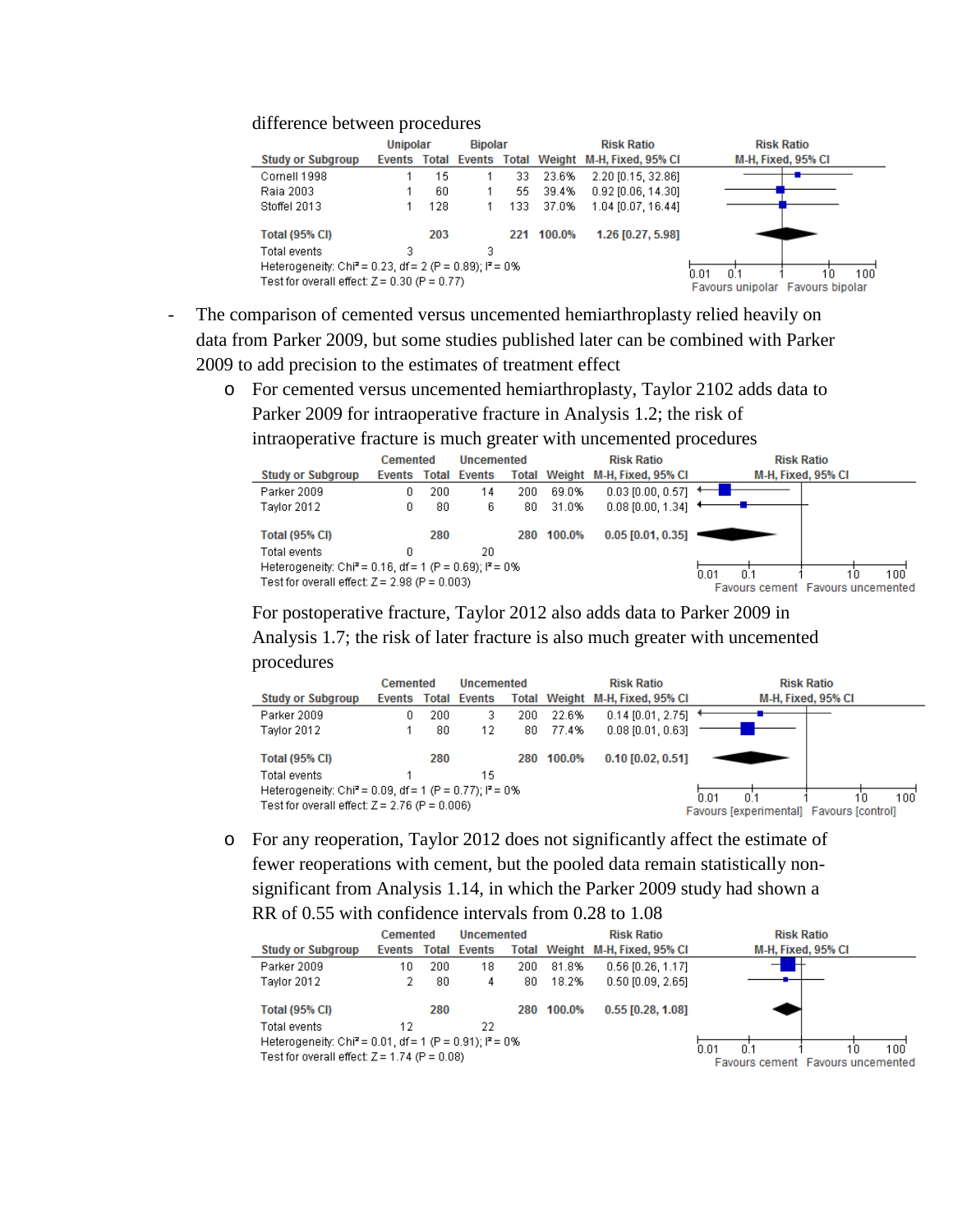o Failure to return home after discharge was estimated in Analysis 1.27 from Parker 2009 only; DeAngelis 2012 also reported on return home at 30 days, and the combined results do not differ between cemented and uncemented procedures

|                                                                       | <b>Cemented</b> |                                   | Uncemented          |      |            | <b>Risk Ratio</b>               | <b>Risk Ratio</b>  |
|-----------------------------------------------------------------------|-----------------|-----------------------------------|---------------------|------|------------|---------------------------------|--------------------|
| <b>Study or Subgroup</b>                                              | Events          |                                   | <b>Total Events</b> |      |            | Total Weight M-H, Fixed, 95% CI | M-H, Fixed, 95% CI |
| DeAngelis 2012                                                        | 30              | 64                                | 30                  | 66   | 58.4%      | 1.03 [0.71, 1.49]               |                    |
| Parker 2009                                                           | 13              | 200                               | 21                  | 200. | 41.6%      | $0.62$ [0.32, 1.20]             |                    |
| Total (95% CI)                                                        |                 | 264                               |                     |      | 266 100.0% | $0.86$ [0.62, 1.20]             |                    |
| Total events                                                          | 43              |                                   | 51                  |      |            |                                 |                    |
| Heterogeneity: Chi <sup>2</sup> = 1.86, df = 1 (P = 0.17); $P = 46\%$ |                 | 0.5<br>በ 2<br>10                  |                     |      |            |                                 |                    |
| Test for overall effect: $Z = 0.89$ (P = 0.38)                        |                 | Favours cement Favours uncemented |                     |      |            |                                 |                    |

o For dislocation, Taylor 2012 does not significantly affect the statistically nonsignificant relative risk in favor of uncemented procedures in Analysis 1.8

| ت                                                                                                                      |          |     |                     |     |                   |                                 |                                                        |
|------------------------------------------------------------------------------------------------------------------------|----------|-----|---------------------|-----|-------------------|---------------------------------|--------------------------------------------------------|
|                                                                                                                        | Cemented |     | <b>Uncemented</b>   |     | <b>Risk Ratio</b> |                                 | <b>Risk Ratio</b>                                      |
| <b>Study or Subgroup</b>                                                                                               |          |     | Events Total Events |     |                   | Total Weight M-H, Fixed, 95% CI | M-H, Fixed, 95% CI                                     |
| Parker 2009                                                                                                            |          | 200 |                     | 200 | 66.7%             | 2.00 [0.18, 21.88]              |                                                        |
| Taylor 2012                                                                                                            |          | 80  | 0                   | 80. |                   | 33.3% 5.00 [0.24, 102.53]       |                                                        |
| <b>Total (95% CI)</b>                                                                                                  |          | 280 |                     |     | 280 100.0%        | 3.00 [0.48, 18.89]              |                                                        |
| Total events                                                                                                           | 4        |     |                     |     |                   |                                 |                                                        |
| Heterogeneity: Chi <sup>2</sup> = 0.22, df = 1 (P = 0.64); $P = 0\%$<br>Test for overall effect: $Z = 1.17$ (P = 0.24) |          |     |                     |     |                   |                                 | 100<br>0.01<br>10<br>Favours cement Favours uncemented |
|                                                                                                                        |          |     |                     |     |                   |                                 |                                                        |

o One-year mortality also was estimated in Analysis 1.20 using data from Parker 2009 only with a relative risk of 0.85; the addition of DeAngelis 2012 does not change the relative risk estimate; there is no evidence of statistically significant mortality differences between the procedures

|                                                                      |              | Cemented                          |        | <b>Uncemented</b> |            | <b>Risk Ratio</b>               | <b>Risk Ratio</b>  |
|----------------------------------------------------------------------|--------------|-----------------------------------|--------|-------------------|------------|---------------------------------|--------------------|
| <b>Study or Subgroup</b>                                             | Events Total |                                   | Events |                   |            | Total Weight M-H, Fixed, 95% CI | M-H, Fixed, 95% CI |
| DeAngelis 2012                                                       | 13           | 64                                | 15     | 66                | 19.2%      | $0.89$ [0.46, 1.73]             |                    |
| Parker 2009                                                          | 53           | 200                               | 62     | 200.              | 80.8%      | $0.85$ [0.63, 1.17]             |                    |
| <b>Total (95% CI)</b>                                                |              | 264                               |        |                   | 266 100.0% | $0.86$ [0.65, 1.14]             |                    |
| Total events                                                         | 66           |                                   | 77     |                   |            |                                 |                    |
| Heterogeneity: Chi <sup>2</sup> = 0.01, df = 1 (P = 0.90); $P = 0\%$ |              | 0.5<br>0.2                        |        |                   |            |                                 |                    |
| Test for overall effect: $Z = 1.03$ (P = 0.30)                       |              | Favours cement Favours uncemented |        |                   |            |                                 |                    |

- Mortality rates are fairly high in this elderly and often frail population; however, differences in mortality do not appear to be significant for the different operations
	- o Avery 2011 is a 7-10 year followup from one of the included studies of THR versus hemiarthroplasty (Baker 2006), which reported three-to-four year mortality which was higher (7/41) for hemiarthroplasty than for THR (3/40); this is a relative risk of 2.28 with confidence interval from 0.63 to 8.19
	- o The 7-10 year mortality as reported by Avery 2011 was 21/41 for hemiarthroplasty and 13/40 for THR, this is a relative risk of 1.58 with confidence intervals from 0.92 to 2.70
	- o Although the longer followup time seems to show higher mortality with hemiarthroplasty than with THR, the differences in mortality remain within the domain of chance; since the pooled mortality from the three included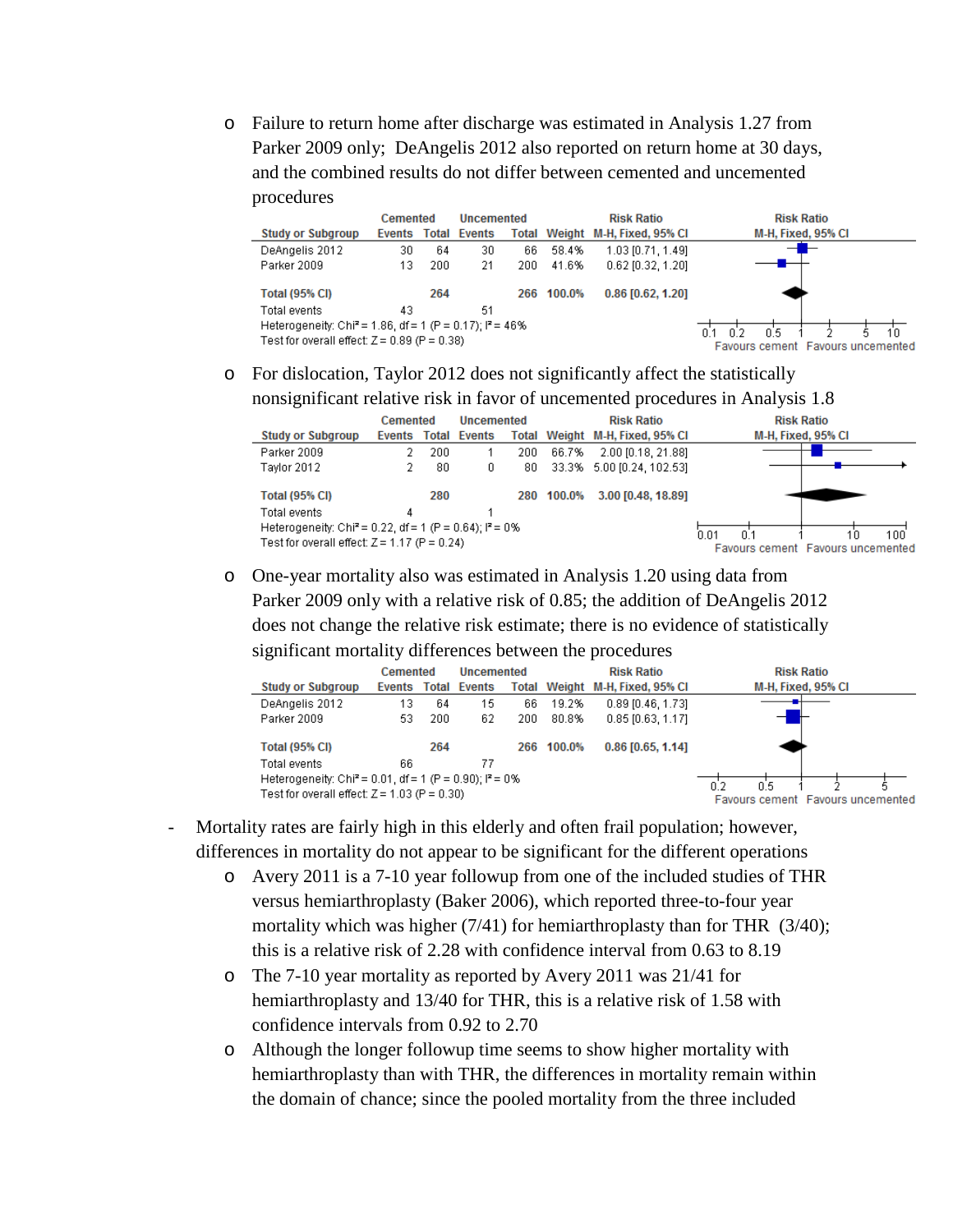studies (Analysis 4.15) was very similar for THR and hemiarthroplasty, there is no evidence that the two procedures differ on mortality

- Overall, reporting of outcome data is suboptimal; some outcomes are reported as means without standard deviations, other outcomes are reported as p values without numerical data, and it is rare to find multiple studies which report the same outcome for the same comparison
- The Parker 2009 study of cemented versus uncemented hemiarthroplasty cited in the Cochrane paper was not published as a journal article in 2009, but was published in journal form in 2010 in the British JBJS and is cited below
- Comparing THR with hemiarthroplasty is made difficult by the fact that the supposed functional and symptom advantages of THR are equivocal, with "trends" in favor of THR; however, the evidence that the risk of fractures is fairly clear, and the pooled risk of fractures for hemiarthroplasty is one fifth the risk for THR, with pooled data from four studies clearly on the side of hemiarthroplasty
- For cemented versus uncemented hemiarthroplasty, the risk of both operative and postoperative fracture is clearly less with the cemented stems, although the evidence regarding other outcomes is not as clear
- Unipolar and bipolar hemiarthroplasty appear to have similar outcomes, which would tend to favor the use of the less expensive unipolar device

Assessment: A high quality meta-analysis of numerous outcomes based on some suboptimal original studies; the results support good evidence that the risk of fracture is lower with a hemiarthroplasty than with a total hip replacement, good evidence that cemented hemiarthroplasty has a lower risk of intraoperative and postoperative fractures than an uncemented hemiarthroplasty. There is no evidence that different operations have different risks of mortality in a population with a high baseline risk of death within several years of a hip fracture. There is good evidence that unipolar and bipolar hemiarthroplasty yield similar results for mortality, acetabular erosion, reoperations, or mobility. The evidence regarding functional and pain outcomes of hemiarthroplasty versus total hip replacement remains unclear at this time.

## References:

Avery PP, Baker RP, et al. Total hip replacement and hemiarthroplasty in mobile, independent patients with a displaced intracapsular fracture of the femoral neck. J Bone Joint Surg [Br] 2011;93-B:1045-8.

DeAngelis JP, Ademi A, et al. Cemented Versus Uncemented Hemiarthroplasty for Displaced Femoral Neck Fractures: A Prospective Randomized Trial With Early Follow-up. J Orthop Trauma 2012;26:135–140